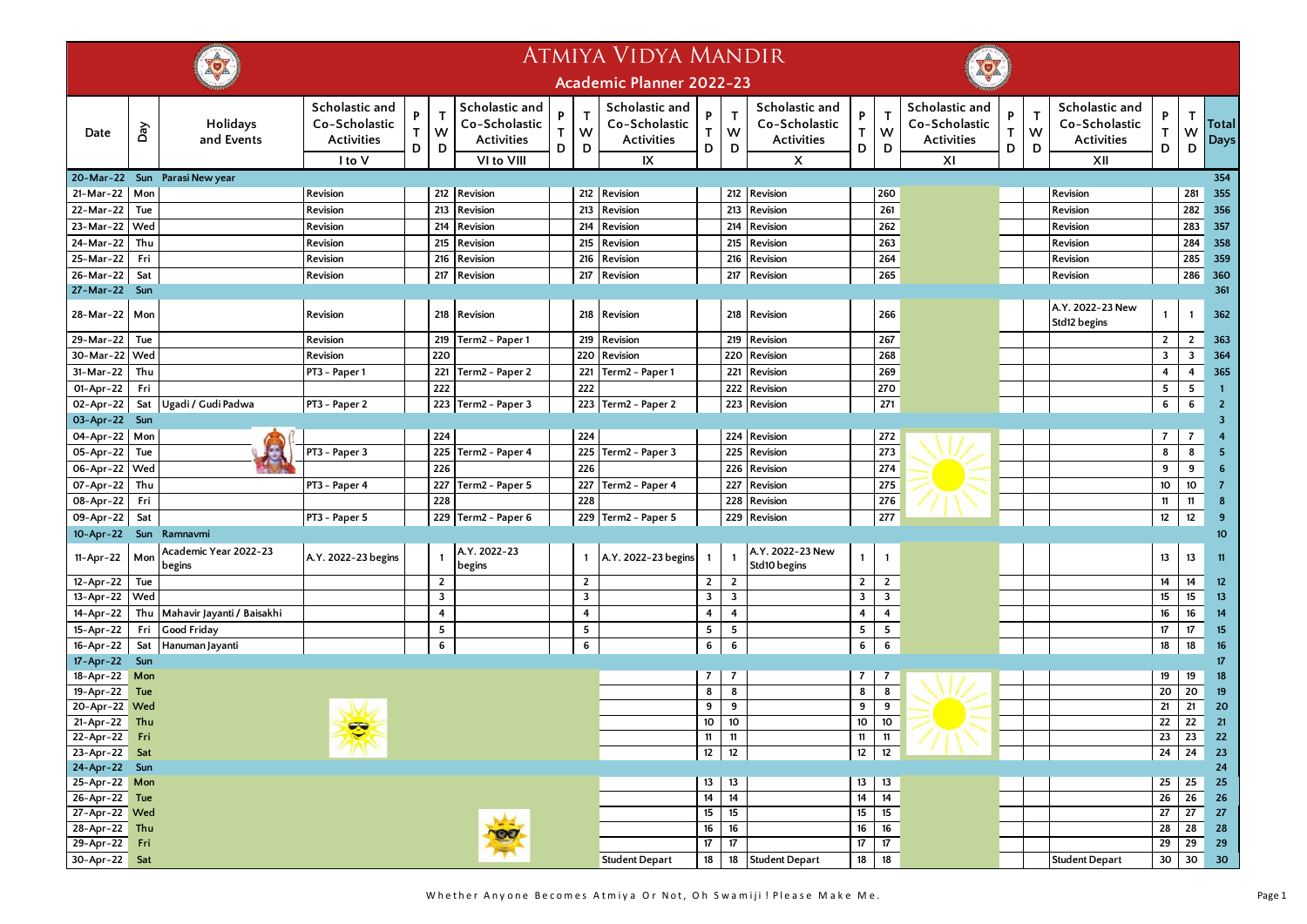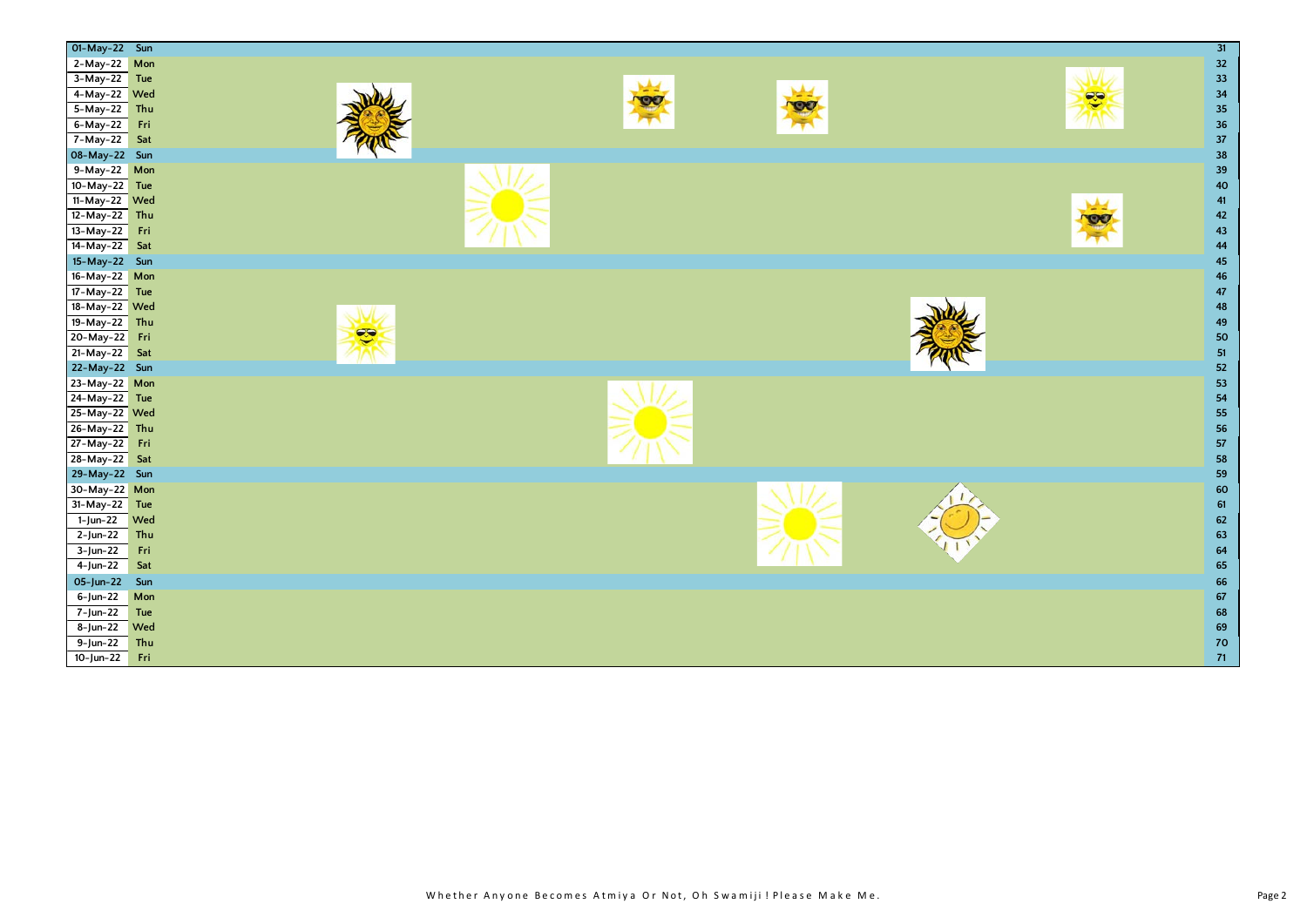| 11-Jun-22         | Sat | Students & Teachers Report -<br>Std 9-12                                       |                       |                         |                 |                       |                         |                | <b>Student Report</b> |                 |                 | <b>Student Report</b> |                 |                 | <b>Student Report</b> |                   |                 | <b>Student Report</b> |    |    | 72  |
|-------------------|-----|--------------------------------------------------------------------------------|-----------------------|-------------------------|-----------------|-----------------------|-------------------------|----------------|-----------------------|-----------------|-----------------|-----------------------|-----------------|-----------------|-----------------------|-------------------|-----------------|-----------------------|----|----|-----|
| $12$ -Jun-22 Sun  |     | Students & Teachers Report -<br>Std $4 - 8$                                    | <b>Student Report</b> |                         |                 | <b>Student Report</b> |                         |                |                       |                 |                 |                       |                 |                 |                       |                   |                 |                       |    |    | 73  |
| 13-Jun-22         | Mon | Students of Std 1-3 & new<br>admission Report                                  | Term 1 Begins         | $\mathbf{1}$            | $\overline{7}$  | Quarter 1 Starts      | $\overline{1}$          | $\overline{7}$ |                       | 19              | 19              |                       | 19              | 19              |                       | $\mathbf{1}$      | $\mathbf{1}$    |                       | 31 | 31 | 74  |
| 14-Jun-22         | Tue | <b>Student Council Nomination</b><br>Due - Vice Headboy, Sports<br>Captain     |                       | $\overline{2}$          | 8               |                       | $\overline{2}$          | 8              |                       | 20              | 20              |                       | 20              | 20              |                       | $\overline{2}$    | $\overline{2}$  |                       | 32 | 32 | 75  |
| 15-Jun-22         |     | <b>Student Council Nomination</b><br>Wed Due - Hosue Captain & Vice<br>Captain |                       | $\mathbf{3}$            | 9               |                       | 3                       | 9              |                       | 21              | 21              |                       | 21              | 21              |                       | 3                 | 3               |                       | 33 | 33 | 76  |
| 16-Jun-22         | Thu |                                                                                |                       | 4                       | 10              |                       | $\overline{\mathbf{4}}$ | 10             |                       | 22              | 22              |                       | 22              | 22              |                       | 4                 | 4               |                       | 34 | 34 | 77  |
| 17-Jun-22         | Fri |                                                                                |                       | $\overline{\mathbf{5}}$ | $11$            |                       | $\overline{\mathbf{5}}$ | 11             |                       | $\overline{23}$ | $\overline{23}$ |                       | $\overline{23}$ | $\overline{23}$ |                       | 5                 | 5               |                       | 35 | 35 | 78  |
| 18-Jun-22         | Sat | <b>Student Council Campaining</b>                                              |                       | 6                       | 12              |                       | 6                       | 12             |                       | 24              | 24              |                       | 24              | 24              |                       | 6                 | 6               |                       | 36 | 36 | 79  |
| $19 - Jun - 22$   | Sun |                                                                                |                       |                         |                 |                       |                         |                |                       |                 |                 |                       |                 |                 |                       |                   |                 |                       |    |    | 80  |
| 20-Jun-22         | Mon |                                                                                |                       | $\overline{7}$          | 13              |                       | $\overline{7}$          | 13             |                       | 25              | 25              |                       | 25              | 25              |                       | $\overline{7}$    | $\overline{7}$  |                       | 37 | 37 | 81  |
| 21-Jun-22         | Tue | <b>International Yoga Day</b>                                                  |                       | 8                       | 14              |                       | 8                       | 14             |                       | 26              | 26              |                       | 26              | 26              |                       | 8                 | 8               |                       | 38 | 38 | 82  |
| 22-Jun-22         | Wed |                                                                                |                       | 9                       | 15              |                       | 9                       | 15             |                       | 27              | 27              |                       | $\overline{27}$ | 27              |                       | 9                 | 9               |                       | 39 | 39 | 83  |
| 23-Jun-22         | Thu | <b>Student Council Election</b>                                                |                       | 10                      | 16              |                       | 10                      | 16             |                       | 28              | 28              |                       | 28              | 28              |                       | $10\,$            | 10              |                       | 40 | 40 | 84  |
| 24-Jun-22         | Fri | <b>Student Council Election Result</b>                                         |                       | 11                      | 17              |                       | 11                      | 17             |                       | 29              | 29              |                       | 29              | 29              |                       | 11                | 11              |                       | 41 | 41 | 85  |
| 25-Jun-22         | Sat |                                                                                |                       | 12                      | 18              |                       | 12                      | 18             |                       | 30              | 30              |                       | 30              | 30              |                       | $12 \overline{ }$ | 12              |                       | 42 | 42 | 86  |
| 26-Jun-22         | Sun |                                                                                |                       |                         |                 |                       |                         |                |                       |                 |                 |                       |                 |                 |                       |                   |                 |                       |    |    | 87  |
| 27-Jun-22         | Mon | <b>Investiture Ceremony</b>                                                    |                       | 13                      | 19              |                       | 13                      | 19             |                       | 31              | 31              |                       | 31              | 31              |                       | 13                | 13              |                       | 43 | 43 | 88  |
| 28-Jun-22         | Tue |                                                                                |                       | 14                      | 20              |                       | 14                      | 20             |                       | 32              | 32              |                       | 32              | 32              |                       | 14                | 14              |                       | 44 | 44 | 89  |
| 29-Jun-22         | Wed |                                                                                |                       | 15                      | 21              |                       | 15                      | 21             |                       | 33              | 33              |                       | 33              | 33              |                       | 15                | 15              |                       | 45 | 45 | 90  |
| 30-Jun-22         | Thu |                                                                                |                       | 16                      | 22              |                       | 16                      | 22             |                       | 34              | 34              |                       | 34              | 34              |                       | 16                | 16              |                       | 46 | 46 | 91  |
| 01-Jul-22         | Fri | Rath Yatra                                                                     |                       | 17                      | 23              |                       | 17                      | 23             |                       | 35              | 35              |                       | 35              | 35              |                       | 17                | 17              |                       | 47 | 47 | 92  |
| 02-Jul-22         |     | Sat SC-1 Carrom; AC-1                                                          |                       | 18                      | 24              |                       | 18                      | 24             |                       | 36              | 36              |                       | 36              | 36              |                       | 18                | 18              |                       | 48 | 48 | 93  |
| 03-Jul-22         |     | Sun Fun Fair - 1                                                               |                       |                         |                 |                       |                         |                |                       |                 |                 |                       |                 |                 |                       |                   |                 |                       |    |    | 94  |
| $04$ -Jul-22      | Mon |                                                                                |                       | 19                      | 25              |                       | 19                      | 25             |                       | 37              | 37              |                       | 37              | 37              |                       | 19                | 19              |                       | 49 | 49 | 95  |
| 05-Jul-22         | Tue |                                                                                |                       | 20                      | 26              |                       | 20                      | 26             |                       | 38              | 38              |                       | 38              | 38              |                       | 20                | $\overline{20}$ |                       | 50 | 50 | 96  |
| 06-Jul-22         | Wed |                                                                                |                       | 21                      | $\overline{27}$ |                       | 21                      | 27             |                       | 39              | 39              |                       | 39              | 39              |                       | 21                | 21              |                       | 51 | 51 | 97  |
| 07-Jul-22         | Thu |                                                                                |                       | $\overline{22}$         | $\overline{28}$ |                       | $\overline{22}$         | 28             |                       | 40              | 40              |                       | 40              | 40              |                       | $\overline{22}$   | $\overline{22}$ |                       | 52 | 52 | 98  |
| 08-Jul-22         | Fri |                                                                                |                       | 23                      | 29              |                       | 23                      | 29             |                       | 41              | 41              |                       | 41              | 41              |                       | 23                | 23              |                       | 53 | 53 | 99  |
| 09-Jul-22         | Sat | $CA - 1$                                                                       |                       | 24                      | 30              |                       | 24                      | 30             |                       | 42              | 42              |                       | 42              | 42              |                       | 24                | 24              |                       | 54 | 54 | 100 |
| $10$ -Jul-22      | Sun |                                                                                |                       |                         |                 |                       |                         |                |                       |                 |                 |                       |                 |                 |                       |                   |                 |                       |    |    | 101 |
| 11-Jul-22         | Mon |                                                                                |                       | 25                      | 31              |                       | 25                      | 31             |                       | 43              | 43              |                       | 43              | 43              |                       | 25                | 25              |                       | 55 | 55 | 102 |
| 12-Jul-22         | Tue |                                                                                |                       | 26                      | 32              |                       | 26                      | 32             |                       | 44              | 44              |                       | 44              | 44              |                       | 26                | 26              |                       | 56 | 56 | 103 |
| $13 -$ Jul - 22   | Wed | Guru Poornima                                                                  |                       | ${\bf 27}$              | 33              |                       | 27                      | 33             |                       | 45              | 45              |                       | 45              | 45              |                       | 27                | 27              |                       | 57 | 57 | 104 |
| 14-Jul-22         | Thu | Class Photo Std 1-12                                                           |                       | ${\bf 28}$              | 34              |                       | 28                      | 34             |                       | 46              | 46              |                       | 46              | 46              |                       | 28                | 28              |                       | 58 | 58 | 105 |
| $15 -$ Jul - 22   | Fri | <b>Individual Photo Starts</b>                                                 |                       | 29                      | 35              |                       | 29                      | 35             |                       | 47              | 47              |                       | 47              | 47              |                       | 29                | 29              |                       | 59 | 59 | 106 |
| $16 -$ Jul - $22$ | Sat | SC-2 Chess; AC-2                                                               |                       | 30                      | 36              |                       | 30                      | 36             |                       | 48              | 48              |                       | 48              | 48              |                       | 30                | 30              |                       | 60 | 60 | 107 |
| $17 -$ Jul - 22   | Sun |                                                                                |                       |                         |                 |                       |                         |                |                       |                 |                 |                       |                 |                 |                       |                   |                 |                       |    |    | 108 |
| $18 -$ Jul - 22   | Mon |                                                                                |                       | 31                      | 37              |                       | 31                      | 37             |                       | 49              | 49              |                       | 49              | 49              |                       | 31                | 31              |                       | 61 | 61 | 109 |
| $19$ -Jul-22      | Tue |                                                                                |                       | 32                      | 38              |                       | 32                      | 38             |                       | 50              | 50              |                       | 50              | 50              |                       | 32                | 32              |                       | 62 | 62 | 110 |
| 20-Jul-22         | Wed |                                                                                |                       | 33                      | 39              |                       | 33                      | 39             |                       | 51              | 51              |                       | 51              | 51              |                       | 33                | 33              |                       | 63 | 63 | 111 |
| $21 -$ Jul - 22   | Thu |                                                                                |                       | 34                      | 40              |                       | 34                      | 40             |                       | 52              | 52              |                       | 52              | 52              |                       | 34                | 34              |                       | 64 | 64 | 112 |
| $22$ -Jul-22      | Fri | <b>Individual Photo Ends</b>                                                   |                       | 35                      | 41              |                       | 35                      | 41             |                       | 53              | 53              |                       | 53              | 53              |                       | 35                | 35              |                       | 65 | 65 | 113 |
| 23-Jul-22         | Sat | $CA-2$                                                                         |                       | 36                      | 42              |                       | 36                      | 42             |                       | 54              | 54              |                       | 54              | 54              |                       | 36                | 36              |                       | 66 | 66 | 114 |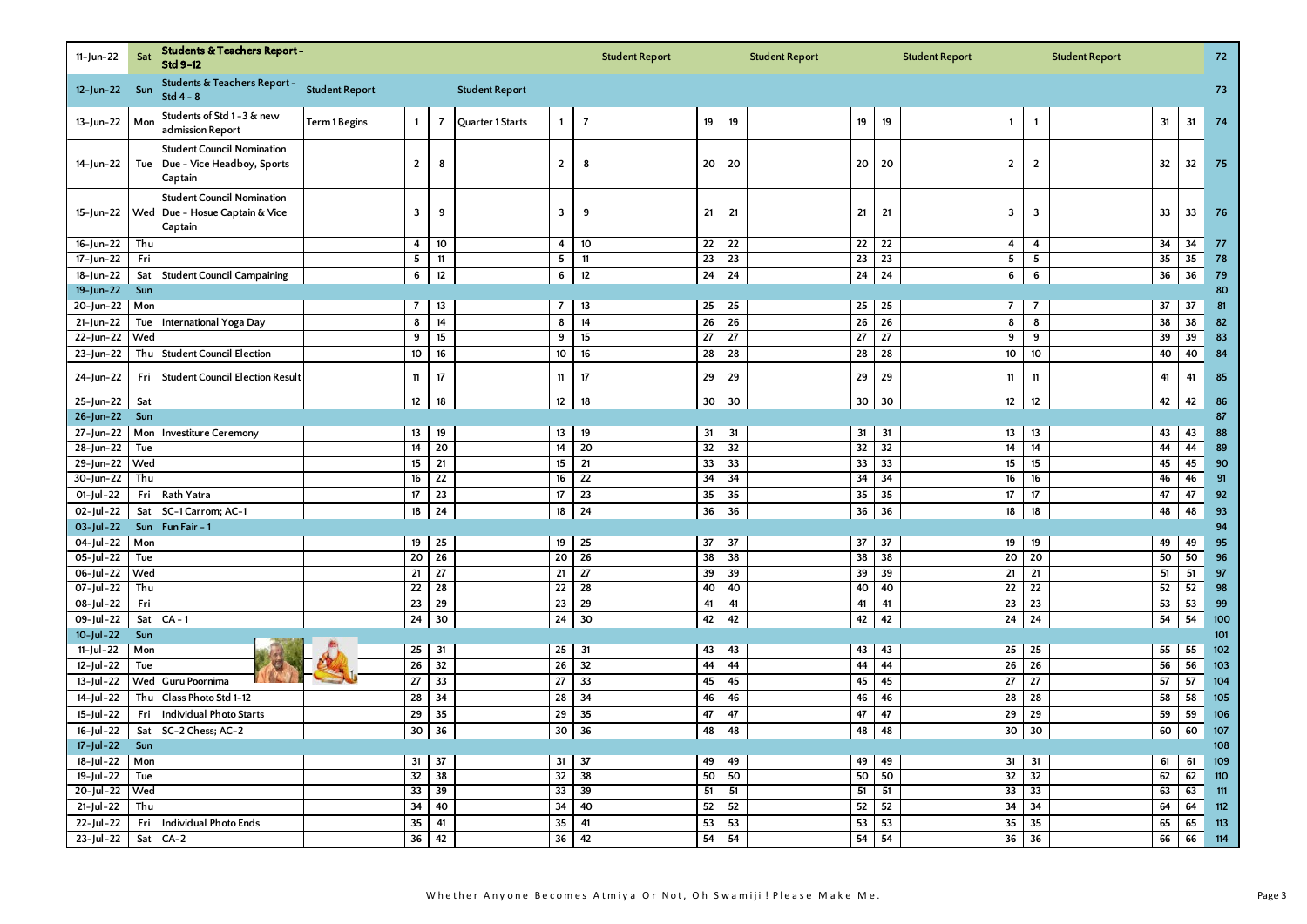| 24-Jul-22 Sun    |     |                                                  |                       |          |                   |                        |          |                   |                 |             |                         |                 |          |                 |    |          |                 |          |                 | $115$ |
|------------------|-----|--------------------------------------------------|-----------------------|----------|-------------------|------------------------|----------|-------------------|-----------------|-------------|-------------------------|-----------------|----------|-----------------|----|----------|-----------------|----------|-----------------|-------|
| $25$ -Jul-22 Mon |     |                                                  |                       | 37       | 43                | 37                     | 43       |                   | 55              | 55          |                         | 55              | 55       |                 | 37 | 37       |                 | 67       | 67              | 116   |
| 26-Jul-22        | Tue |                                                  |                       | 38       | 44                | 38                     | 44       |                   | 56              | 56          |                         | 56              | 56       |                 | 38 | 38       | PT <sub>1</sub> |          | 68              | 117   |
| 27-Jul-22 Wed    |     |                                                  |                       | 39       | 45                | 39                     | 45       |                   | 57              | 57          |                         | 57              | 57       |                 | 39 | 39       |                 |          | 69              | 118   |
|                  | Thu |                                                  |                       |          | 46                |                        | 46       |                   | 58              | 58          |                         | 58              |          |                 |    | 40 PT1   |                 |          | 70              |       |
| 28-Jul-22        |     |                                                  |                       | 40       | 47                | 40                     |          |                   |                 |             |                         |                 | 58       |                 | 40 |          |                 |          |                 | 119   |
| 29-Jul-22        | Fri |                                                  |                       | 41       |                   | 41                     | 47       |                   | 59              | 59          |                         | 59              | 59       |                 | 41 | 41       |                 |          | 71              | 120   |
| 30-Jul-22        | Sat |                                                  |                       | 42       | 48 Quarter 1 Ends | 42                     | 48       |                   | 60              | 60          |                         | 60              | 60       |                 | 42 | 42 PT1   |                 |          | 72              | 121   |
| $31$ -Jul-22     | Sun |                                                  |                       |          |                   |                        |          |                   |                 |             |                         |                 |          |                 |    |          |                 |          |                 | 122   |
| 01-Aug-22 Mon    |     |                                                  |                       | 43       | 49                | MT1 - Paper 1          |          | 49 Quarter 1 Ends | 61              | 61          | Quarter 1 Ends          | 61              | 61       | PT1             |    | 43       |                 |          | 73              | 123   |
| 02-Aug-22 Tue    |     |                                                  |                       | 44       | 50 MT1 - Paper 2  |                        |          | 50 PT1 - Paper 1  |                 |             | 62 PT1 - Paper 1        |                 | 62       | PT1             |    | 44 PT1   |                 |          | 74              | 124   |
| 03-Aug-22 Wed    |     |                                                  |                       | 45       | 51 MT1 - Paper 3  |                        |          | 51 PT1 - Paper 2  |                 |             | 63 PT1 - Paper 2        |                 | 63       | PT <sub>1</sub> |    | 45       |                 |          | 75              | 125   |
| 04-Aug-22 Thu    |     |                                                  |                       | 46       | 52 MT1 - Paper 4  |                        |          | 52 PT1 - Paper 3  |                 |             | 64 PT1 - Paper 3        |                 | 64       | PT1             |    | 46       | PT1             |          | 76              | 126   |
| 05-Aug-22        |     | Fri SC-3 Table Tennis; AC-3                      |                       | 47       | 53 MT1 - Paper 5  |                        |          | 53 PT1 - Paper 4  |                 |             | 65 PT1 - Paper 4        |                 | 65       | PT1             |    | 47       |                 |          | 77              | 127   |
| 06-Aug-22        | Sat | <b>Student Depart for</b><br>Rakshabandhan Break |                       | 48       | 54                | MT1 - Paper 6          |          | 54 PT1 - Paper 5  |                 |             | 66 PT1 - Paper 5        |                 | 66       | PT <sub>1</sub> |    | 48 PT1   |                 |          | 78              | 128   |
| 07-Aug-22 Sun    |     |                                                  |                       |          |                   |                        |          |                   |                 |             |                         |                 |          |                 |    |          |                 |          |                 | 129   |
| 08-Aug-22 Mon    |     |                                                  |                       |          |                   |                        |          |                   |                 |             |                         |                 |          |                 |    |          |                 |          |                 | 130   |
| 09-Aug-22 Tue    |     |                                                  |                       |          |                   |                        |          |                   |                 |             |                         |                 |          |                 |    |          |                 |          |                 | 131   |
| 10-Aug-22 Wed    |     |                                                  |                       |          |                   |                        |          |                   |                 |             |                         |                 |          |                 |    |          |                 |          |                 | $132$ |
| $11-Aug-22$      |     | Thu Rakshabandhan                                |                       |          |                   |                        |          |                   |                 |             |                         |                 |          |                 |    |          |                 |          |                 | 133   |
| 12-Aug-22        | Fri |                                                  | Wish you a very MARIA |          |                   |                        |          |                   |                 |             |                         |                 |          |                 |    |          |                 |          |                 | 134   |
| $13 - Aug - 22$  | Sat |                                                  |                       |          |                   |                        |          |                   |                 |             |                         |                 |          |                 |    |          |                 |          |                 | 135   |
| 14-Aug-22        | Sun |                                                  |                       |          |                   |                        |          |                   |                 |             |                         |                 |          |                 |    |          |                 |          |                 | 136   |
| $15 - Aug - 22$  |     | Mon Independence Day                             |                       |          |                   |                        |          |                   |                 |             |                         |                 |          |                 |    |          |                 |          |                 | 137   |
| $16 - Aug - 22$  |     | Tue Students & Teachers Report                   |                       |          |                   |                        |          |                   |                 |             |                         |                 |          |                 |    |          |                 |          |                 | 138   |
| 17-Aug-22 Wed    |     |                                                  |                       | 49       | 55                | Quarter 2 Starts<br>43 | 55       | Quarter 2 Starts  | 62              | 67          | <b>Ouarter 2 Starts</b> | 62              | 67       |                 | 43 | 49       |                 | 68       | 79              | 139   |
| 18-Aug-22        | Thu |                                                  |                       | 50       | 56                | 44                     | 56       |                   | 63              | 68          |                         | 63              | 68       |                 | 44 | 50       |                 | 69       | 80              | 140   |
| 19-Aug-22        |     | Fri Janmashtami                                  |                       | 51       | 57                | 45                     | 57       |                   | 64              | 69          |                         | 64              | 69       |                 | 45 | 51       |                 | 70       | 81              |       |
|                  |     |                                                  |                       |          |                   |                        |          |                   |                 | 70          |                         |                 |          |                 |    | 52       |                 | 71       |                 | 141   |
| 20-Aug-22        |     | Sat AC-4                                         |                       | 52       | 58                | 46                     | 58       |                   | 65              |             |                         | 65              | 70       |                 | 46 |          |                 |          | 82              | 142   |
| 21-Aug-22 Sun    |     |                                                  |                       |          |                   |                        |          |                   |                 |             |                         |                 |          |                 |    |          |                 |          |                 | 143   |
| 22-Aug-22 Mon    |     |                                                  |                       | 53<br>54 | 59<br>60          | 47<br>48               | 59<br>60 |                   | 67              | 66 71<br>72 |                         | 66<br>67        | 71<br>72 |                 | 47 | 53<br>54 |                 | 72<br>73 | 83<br>84        | 144   |
| 23-Aug-22 Tue    |     |                                                  |                       | 55       | 61                |                        |          |                   |                 | 73          |                         |                 | 73       |                 | 48 | 55       |                 | 74       |                 | 145   |
| 24-Aug-22 Wed    |     |                                                  |                       |          |                   | 49                     | 61       |                   | 68              |             |                         | 68              |          |                 | 49 |          |                 |          | 85              | 146   |
| 25-Aug-22 Thu    |     |                                                  |                       | 56       | 62                | 50                     | 62       |                   | 69              | 174         |                         | 69              | 74       |                 | 50 | 56       |                 | 75       | 86              | 147   |
| 26-Aug-22        | Fri |                                                  |                       | 57       | 63                | 51                     | 63       |                   | 70              | 75          |                         | 70              | 75       |                 | 51 | 57       |                 | 76       | 87              | 148   |
| 27-Aug-22        |     | Sat SC-4 (Basketball)                            |                       | 58       | 64                | 52                     | 64       |                   | 71              | 76          |                         | 71              | 76       |                 | 52 | 58       |                 | 77       | 88              | 149   |
| 28-Aug-22 Sun    |     |                                                  |                       |          |                   |                        |          |                   |                 |             |                         |                 |          |                 |    |          |                 |          |                 | 150   |
| 29-Aug-22 Mon    |     |                                                  |                       | 59       | 65                | 53                     | 65       |                   |                 | 72 77       |                         | 72 77           |          |                 | 53 | 59       |                 | 78       | 89              | 151   |
| 30-Aug-22 Tue    |     |                                                  |                       | 60       | 66                | 54                     | 66       |                   | $73$ 78         |             |                         | $\overline{73}$ | 78       |                 | 54 | 60       |                 | 79       | 90              | 152   |
|                  |     | 31-Aug-22   Wed   Ganesh Chaturthi               |                       | 61       | 67                | 55                     | 67       |                   | 74 79           |             |                         | 74              | 79       |                 | 55 | 61       |                 | 80       | 91              | 153   |
| 01-Sep-22 Thu    |     |                                                  |                       | 62       | 68                | 56                     | 68       |                   | 75              | 80          |                         | 75              | 80       |                 | 56 | 62       |                 | 81       | 92              | 154   |
| 02-Sep-22        | Fri |                                                  |                       | 63       | 69                | 57                     | 69       |                   | 76              | 81          |                         | 76              | 81       |                 | 57 | 63       |                 | 82       | $\overline{93}$ | 155   |
| 03-Sep-22 Sat    |     |                                                  | Term 1 Ends           | 64       | 70                | 58                     | 70       |                   | $\overline{77}$ | 82          |                         | 77              | 82       |                 | 58 | 64       |                 | 83       | 94              | 156   |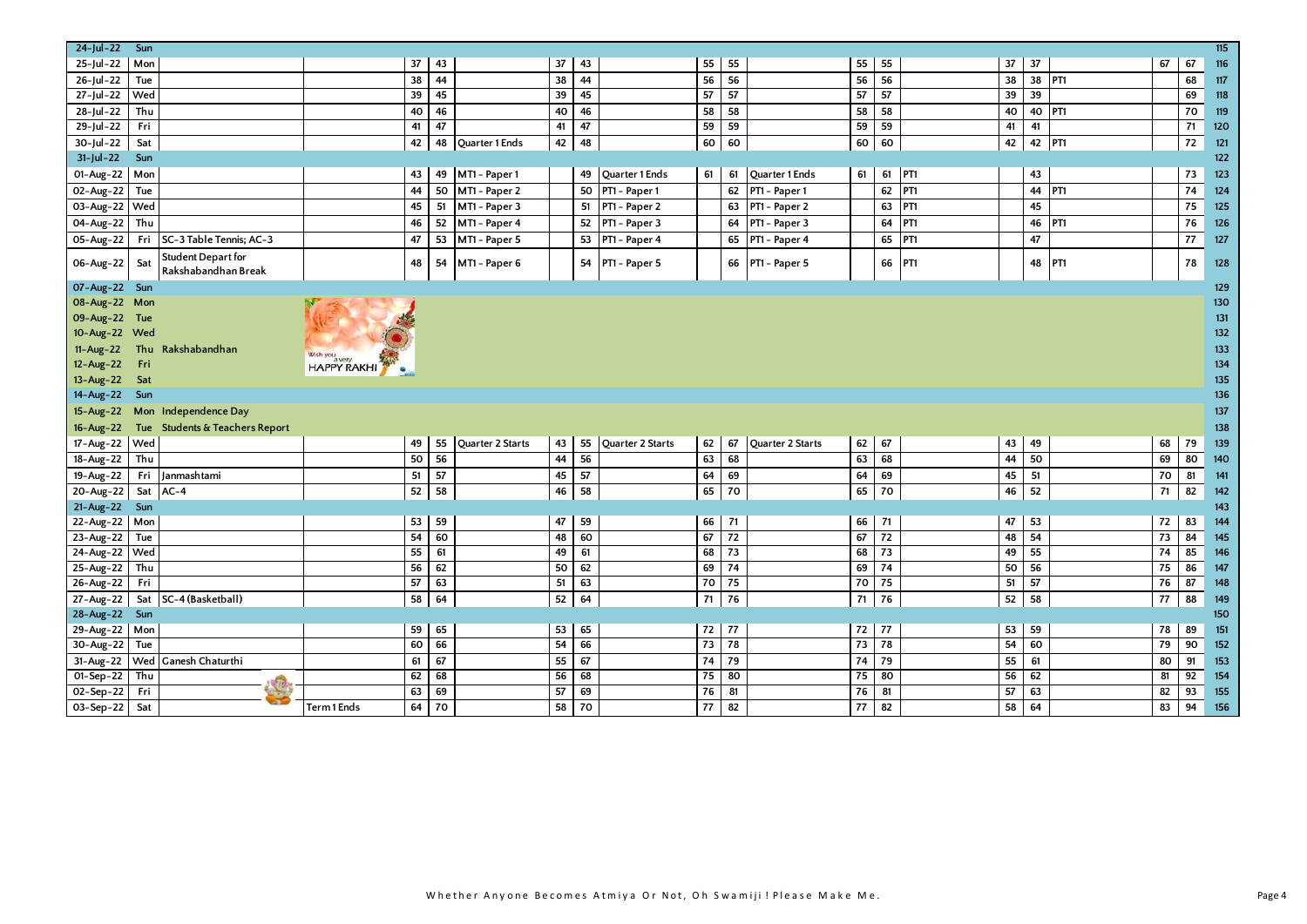| 04-Sep-22 Sun   |     |                                                   |               |    |            |                                     |    |     |                      |    |     |                       |    |     |            |     |     |     | $\frac{157}{157}$ |
|-----------------|-----|---------------------------------------------------|---------------|----|------------|-------------------------------------|----|-----|----------------------|----|-----|-----------------------|----|-----|------------|-----|-----|-----|-------------------|
| 05-Sep-22 Mon   |     | Ganesh Visarjan /<br>Teachers' Day Celebration    |               |    | 71         |                                     |    | 71  |                      |    | 83  |                       |    | 83  |            | 65  |     | 95  | 158               |
| 06-Sep-22       | Tue | Jaljhilani Ekadashi                               | Revision      |    | 72         |                                     | 59 | 72  |                      | 78 | 84  |                       | 78 | 84  | 59         | 66  | 84  | 96  | 159               |
| 07-Sep-22 Wed   |     |                                                   | Revision      |    | 73         |                                     | 60 | 73  |                      | 79 | 85  |                       | 79 | 85  | 60         | 67  | 85  | 97  | 160               |
| 08-Sep-22       | Thu |                                                   | Revision      |    | 74         |                                     | 61 | 74  |                      | 80 | 86  |                       | 80 | 86  | 61         | 68  | 86  | 98  | 161               |
| 09-Sep-22       | Fri |                                                   | Revision      |    | 75         |                                     | 62 | 75  |                      | 81 | 87  |                       | 81 | 87  | 62         | 69  | 87  | 99  | 162               |
| 10-Sep-22       | Sat |                                                   | Revision      |    | ${\bf 76}$ |                                     | 63 | 76  |                      | 82 | 88  |                       | 82 | 88  | 63         | 70  | 88  | 100 | 163               |
| $11 - Sep - 22$ | Sun |                                                   |               |    |            |                                     |    |     |                      |    |     |                       |    |     |            |     |     |     | 164               |
| 12-Sep-22       | Mon |                                                   | Revision      |    | 77         |                                     | 64 | 77  |                      | 83 | 89  |                       | 83 | 89  | 64         | 71  | 89  | 101 | 165               |
| 13-Sep-22       | Tue |                                                   | PT1 - Paper 1 |    | 78         |                                     | 65 | 78  |                      | 84 | 90  |                       | 84 | 90  | 65         | 72  | 90  | 102 | 166               |
| $14 - Sep - 22$ | Wed |                                                   | PT1 - Paper 2 |    | 79         |                                     | 66 | 79  |                      | 85 | 91  |                       | 85 | 91  | 66         | 73  | 91  | 103 | 167               |
| 15-Sep-22       | Thu |                                                   | PT1 - Paper 3 |    | 80         |                                     | 67 | 80  |                      | 86 | 92  |                       | 86 | 92  | 67         | 74  | 92  | 104 | 168               |
| 16-Sep-22       | Fri |                                                   | PT1 - Paper 4 |    | 81         |                                     | 68 | 81  |                      | 87 | 93  |                       | 87 | 93  | 68         | 75  | 93  | 105 | 169               |
| 17-Sep-22       | Sat |                                                   | PT1 - Paper 5 |    | 82         | <b>Term1Ends</b>                    | 69 | 82  |                      | 88 | 94  |                       | 88 | 94  | 69         | 76  | 94  | 106 | 170               |
| 18-Sep-22       | Sun |                                                   |               |    |            |                                     |    |     |                      |    |     |                       |    |     |            |     |     |     | 171               |
| 19-Sep-22       | Mon |                                                   | Term 2 Begins | 65 | 83         | Revision                            |    | 83  |                      | 89 | 95  |                       | 89 | 95  | 70         | 77  | 95  | 107 | 172               |
| 20-Sep-22       | Tue |                                                   |               | 66 | 84         | Revision                            |    | 84  | Quarter 2 Ends       | 90 | 96  | <b>Ouarter 2 Ends</b> | 90 | 96  | 71         | 78  | 96  | 108 | 173               |
| 21-Sep-22       | Wed |                                                   |               | 67 | 85         | Revision                            |    | 85  | Revision             |    | 97  | Revision              |    | 97  | 72         | 79  | 97  | 109 | 174               |
| 22-Sep-22       | Thu |                                                   |               | 68 | 86         | Revision                            |    | 86  | Revision             |    | 98  | Revision              |    | 98  | 73         | 80  | 98  | 110 | 175               |
| 23-Sep-22       | Fri |                                                   |               | 69 | 87         | Revision                            |    | 87  | Revision             |    | 99  | Revision              |    | 99  | 74         | 81  | 99  | 111 | 176               |
| 24-Sep-22       | Sat |                                                   |               | 70 | 88         | Revision                            |    | 88  | Revision             |    | 100 | Revision              |    | 100 | ${\bf 75}$ | 82  | 100 | 112 | 177               |
| 25-Sep-22 Sun   |     |                                                   |               |    |            |                                     |    |     |                      |    |     |                       |    |     |            |     |     |     | 178               |
|                 |     | 26-Sep-22   Mon   Navaratri Begins                |               | 71 | 89         |                                     |    | 89  | Revision             |    | 101 | Revision              |    | 101 | 76         | 83  | 101 | 113 | 179               |
| 27-Sep-22       | Tue |                                                   |               | 72 | 90         | Term 1 - Paper 1                    |    | 90  | Revision             |    | 102 | Revision              |    | 102 | 77         | 84  | 102 | 114 | 180               |
| 28-Sep-22       | Wed |                                                   |               | 73 | 91         |                                     |    | 91  |                      |    | 103 |                       |    | 103 | 78         | 85  | 103 | 115 | 181               |
| 29-Sep-22       | Thu |                                                   |               | 74 | 92         | Term 1 - Paper 2                    |    | 92  | PT2 - Paper 1        |    | 104 | PT2 - Paper 1         |    | 104 | 79         | 86  | 104 | 116 | 182               |
| 30-Sep-22       | Fri | E.                                                |               | 75 | 93         |                                     |    | 93  |                      |    | 105 |                       |    | 105 | 80         | 87  | 105 | 117 | 183               |
| 01-Oct-22       | Sat |                                                   |               | 76 | 94         | Term 1 - Paper 3                    |    |     | 94 PT2 - Paper 2     |    |     | 106 PT2 - Paper 2     |    | 106 | 81         | 88  | 106 | 118 | 184               |
| 02-Oct-22       |     | Sun Gandhi Jayanti / AC-4                         |               |    |            |                                     |    |     |                      |    |     |                       |    |     |            |     |     |     | 185               |
| 03-Oct-22       |     | Mon Durgastami                                    |               | 77 | 95         |                                     |    | 95  |                      |    | 107 |                       |    | 107 | 82         | 89  | 107 | 119 | 186               |
| 04-Oct-22       | Tue |                                                   |               | 78 | 96         | Term 1 - Paper 4                    |    | 96  | PT2 - Paper 3        |    | 108 | PT2 - Paper 3         |    | 108 | 83         | 90  | 108 | 120 | 187               |
| 05-Oct-22       |     | Wed Dussehra                                      |               | 79 | 97         |                                     |    | 97  |                      |    | 109 |                       |    | 109 | 84         | 91  | 109 | 121 | 188               |
| 06-Oct-22       | Thu |                                                   |               | 80 |            | 98 Term 1 - Paper 5                 |    | 98  | PT2 - Paper 4        |    | 110 | PT2 - Paper 4         |    | 110 | 85         | 92  | 110 | 122 | 189               |
| 07-Oct-22       | Fri |                                                   |               | 81 | 99         |                                     |    | 99  |                      |    | 111 |                       |    | 111 | 86         | 93  | 111 | 123 | 190               |
| 08-Oct-22       | Sat |                                                   |               | 82 |            | 100 Term 1 - Paper 6                |    |     | 100 PT2 - Paper 5    |    | 112 | PT2 - Paper 5         |    | 112 | 87         | 94  | 112 | 124 | 191               |
| 09-Oct-22       |     | Sun Sharad Poornima                               |               |    |            |                                     |    |     |                      |    |     |                       |    |     |            |     |     |     | 192               |
| 10-Oct-22       | Mon |                                                   |               | 83 | 101        | Term 2 - Quarter 3<br><b>Begins</b> | 70 |     | 101 Quarter 3 Begins | 91 | 113 | Quarter 3 Begins      | 91 | 113 | 88         | 95  | 113 | 125 | 193               |
| 11-Oct-22       | Tue |                                                   |               | 84 | 102        |                                     | 71 | 102 |                      | 92 | 114 |                       | 92 | 114 | 89         | 96  | 114 | 126 | 194               |
| 12-Oct-22       | Wed | Std 1, 2, 3 & 7: PTM : Students<br>Depart         |               | 85 | 103        |                                     | 72 | 103 |                      | 93 | 115 |                       | 93 | 115 | 90         | 97  | 115 | 127 | 195               |
| 13-Oct-22       | Thu | Std 4 & 8: PTM : Students<br>Depart               |               |    |            |                                     |    |     |                      | 94 | 116 |                       | 94 | 116 | 91         | 98  | 116 | 128 | 196               |
| 14-Oct-22       | Fri | Std 5 & 9: PTM : Students<br>Depart               |               |    |            |                                     |    |     |                      |    |     |                       | 95 | 117 | 92         | 99  | 117 | 129 | 197               |
| 15-Oct-22       | Sat | Std 6 & 10: PTM; 11-12:<br><b>Students Depart</b> |               |    |            |                                     |    |     |                      |    |     |                       |    |     | 93         | 100 | 118 | 130 | 198               |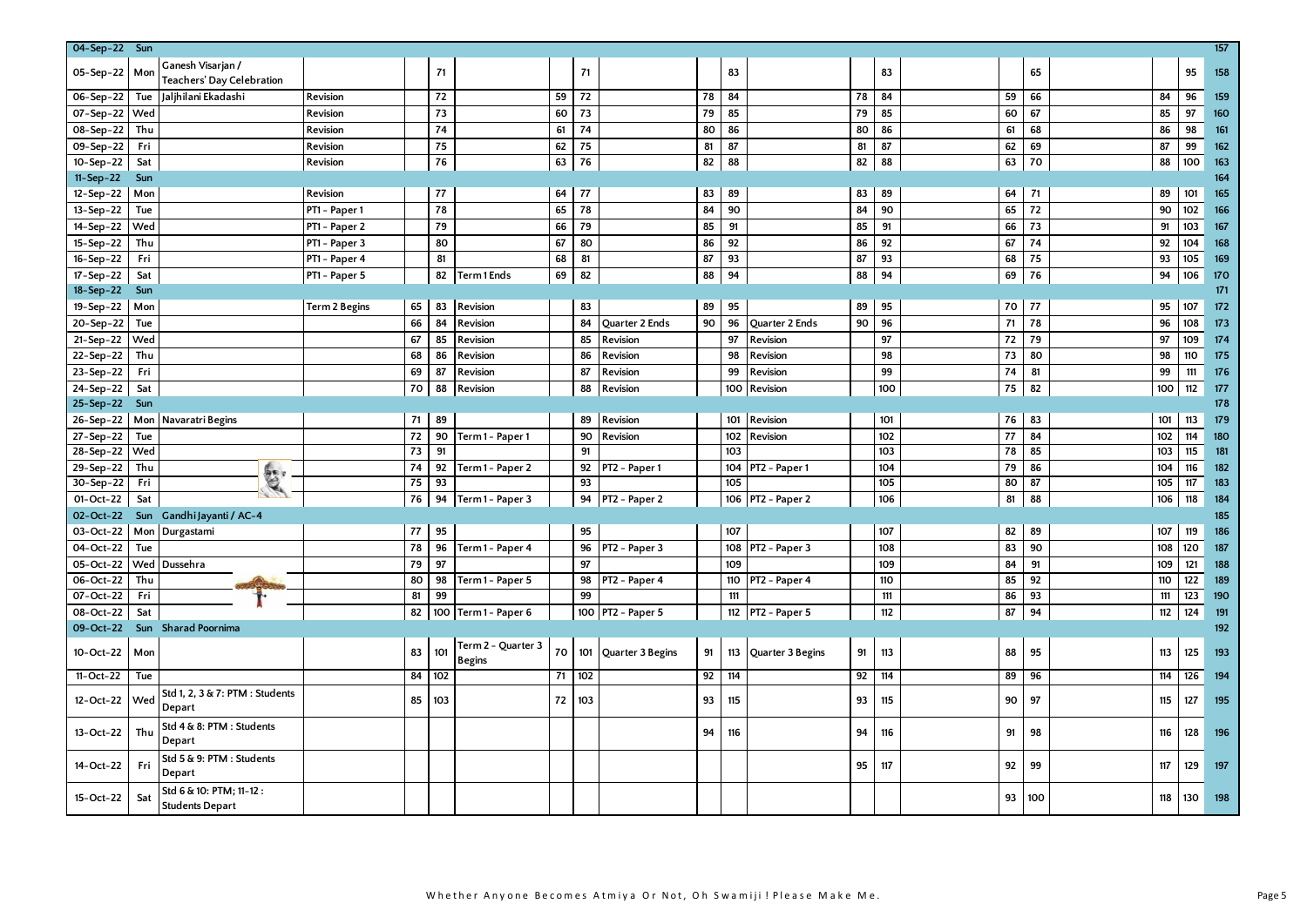| 16-Oct-22 Sun            |       |                                          |                        |                  |                        |        |     |                        |         |         |                        |     |           |                        |     |         |                        |     |               | 199   |
|--------------------------|-------|------------------------------------------|------------------------|------------------|------------------------|--------|-----|------------------------|---------|---------|------------------------|-----|-----------|------------------------|-----|---------|------------------------|-----|---------------|-------|
| 17-Oct-22                | Mon   |                                          |                        |                  |                        |        |     |                        |         |         |                        |     |           |                        |     |         |                        |     |               | 200   |
| 18-Oct-22                | Tue   |                                          |                        |                  |                        |        |     |                        |         |         |                        |     |           |                        |     |         |                        |     |               | 201   |
| 19-Oct-22 Wed            |       |                                          |                        |                  |                        |        |     |                        |         |         |                        |     |           |                        |     |         |                        |     |               | 202   |
| 20-Oct-22 Thu            |       |                                          |                        |                  |                        |        |     |                        |         |         |                        |     |           |                        |     |         |                        |     |               | 203   |
| 21-Oct-22                | Fri   |                                          |                        |                  |                        |        |     |                        |         |         |                        |     |           |                        |     |         |                        |     |               | 204   |
| 22-Oct-22                |       | Sat Vagh Baras / Dhanteras               |                        |                  |                        |        |     |                        |         |         |                        |     |           |                        |     |         |                        |     |               | 205   |
| 23-Oct-22 Sun Dhan Teras |       |                                          |                        |                  |                        |        |     |                        |         |         |                        |     |           |                        |     |         |                        |     |               | 206   |
|                          |       | 24-Oct-22 Mon Kali Chaudas               |                        |                  |                        |        |     |                        |         |         |                        |     |           |                        |     |         |                        |     |               | 207   |
| 25-Oct-22                |       | Tue Diwali                               |                        |                  |                        |        |     |                        |         |         |                        |     |           |                        |     |         |                        |     |               | 208   |
| 26-Oct-22 Wed New Year   |       |                                          |                        |                  |                        |        |     |                        |         |         |                        |     |           |                        |     |         |                        |     |               | 209   |
| 27-Oct-22                |       | Thu Bhai Beej                            |                        |                  |                        |        |     |                        |         |         |                        |     |           |                        |     |         |                        |     |               | 210   |
| 28-Oct-22                | - Fri |                                          |                        |                  |                        |        |     |                        |         |         |                        |     |           |                        |     |         |                        |     |               | $211$ |
|                          |       | 29-Oct-22 Sat Labh Panchami              |                        |                  |                        |        |     |                        |         |         |                        |     |           |                        |     |         |                        |     |               | 212   |
|                          |       | Chhat Puja                               |                        |                  |                        |        |     |                        |         |         |                        |     |           |                        |     |         |                        |     |               |       |
|                          |       | 30-Oct-22 Sun Teachers & Students Report |                        |                  |                        |        |     |                        |         |         | <b>Student Reports</b> |     |           | <b>Student Reports</b> |     |         | <b>Student Reports</b> |     |               | 213   |
|                          |       | (Std 10-12)                              |                        |                  |                        |        |     |                        |         |         |                        |     |           |                        |     |         |                        |     |               |       |
| 31-Oct-22 Mon            |       |                                          |                        |                  |                        |        |     |                        |         |         |                        | 96  | 118       |                        |     | 94 101  |                        | 119 | 131           | 214   |
| 01-Nov-22 Tue            |       |                                          |                        |                  |                        |        |     |                        |         |         |                        | 97  | 119       |                        | 95  | 102     |                        | 120 | $\frac{1}{2}$ | 215   |
| 02-Nov-22 Wed            |       |                                          |                        |                  |                        |        |     |                        |         |         |                        | 98  | 120       |                        | 96  | 103     |                        | 121 | 133           | 216   |
| 03-Nov-22 Thu            |       |                                          |                        |                  |                        |        |     |                        |         |         |                        | 99  | 121       |                        | 97  | 104     |                        | 122 | 134           | 217   |
| 04-Nov-22 Fri            |       |                                          |                        |                  |                        |        |     |                        |         |         |                        | 100 | 122       |                        | 98  | 105     |                        | 123 | 135           | 218   |
| 05-Nov-22 Sat AC-5       |       |                                          |                        |                  |                        |        |     |                        |         |         |                        | 101 | 123       |                        | 99  | 106     |                        | 124 | 136           | 219   |
|                          |       | Teachers & Students Report               |                        |                  |                        |        |     |                        |         |         |                        |     |           |                        |     |         |                        |     |               |       |
| 06-Nov-22 Sun            |       | $(5td1-9)$                               | <b>Student Reports</b> |                  | <b>Student Reports</b> |        |     | <b>Student Reports</b> |         |         |                        |     |           |                        |     |         |                        |     |               | 220   |
| 07-Nov-22 Mon            |       |                                          |                        |                  | 86 104                 | 73 104 |     |                        | 95      | 117     |                        |     | $102$ 124 |                        |     | 100 107 |                        | 125 | 137           | 221   |
| 08-Nov-22                | Tue   |                                          |                        | 87               | 105                    | 74     | 105 |                        | 96      | 118     |                        | 103 | 125       |                        | 101 | 108     |                        | 126 | 138           | 222   |
| 09-Nov-22 Wed            |       |                                          |                        | 88               | 106                    | 75     | 106 |                        | 97      | 119     |                        | 104 | 126       |                        | 102 | 109     |                        | 127 | 139           | 223   |
| 10-Nov-22                | Thu   |                                          |                        | 89               | 107                    | 76     | 107 |                        | 98      | 120     |                        | 105 | 127       |                        | 103 | 110     |                        | 128 | 140           | 224   |
| 11-Nov-22                | Fri   |                                          |                        | 90               | 108                    | 77     | 108 |                        | 99      | 121     |                        | 106 | 128       |                        | 104 | 111     |                        | 129 | 141           | 225   |
| $12-Nov-22$              |       | Sat SC-5 Volleyball                      |                        | 91               | 109                    | 78     | 109 |                        | 100     | 122     |                        | 107 | 129       |                        | 105 | 112     |                        | 130 | 142           | 226   |
| 13-Nov-22 Sun            |       |                                          |                        |                  |                        |        |     |                        |         |         |                        |     |           |                        |     |         |                        |     |               | 227   |
| 14-Nov-22 Mon            |       |                                          |                        | 92               | 110                    | 79     | 110 |                        | 101 123 |         |                        | 108 | 130       |                        | 106 | 113     |                        | 131 | 143           | 228   |
| 15-Nov-22                | Tue   |                                          |                        | 93               | 111                    | 80     | 111 |                        | 102     | 124     |                        | 109 | 131       |                        | 107 | 114     |                        | 132 | 144           | 229   |
| 16-Nov-22 Wed            |       |                                          |                        | 94               | 112                    | 81     | 112 |                        | 103     | 125     |                        | 110 | 132       |                        | 108 | 115     |                        | 133 | 145           | 230   |
| 17-Nov-22                | Thu   |                                          |                        | 95               | 113                    | 82     | 113 |                        | 104     | 126     |                        | 111 | 133       |                        | 109 | 116     |                        | 134 | 146           | 231   |
| 18-Nov-22                | Fri   |                                          |                        | 96               | 114                    | 83     | 114 |                        | 105     | 127     |                        | 112 | 134       |                        | 110 | 117     |                        | 135 | 147           | 232   |
| 19-Nov-22                |       | Sat CA-3                                 |                        | 97               | 115                    | 84     | 115 |                        | 106     | 128     |                        | 113 | 135       |                        | 111 | 118     |                        | 136 | 148           | 233   |
| 20-Nov-22 Sun            |       |                                          |                        |                  |                        |        |     |                        |         |         |                        |     |           |                        |     |         |                        |     |               | 234   |
| $21-Nov-22$ Mon          |       |                                          |                        | 98               | 116                    | 85     | 116 |                        | 107 129 |         |                        | 114 | 136       |                        | 112 | 119     |                        | 137 | 149           | 235   |
| 22-Nov-22                | Tue   |                                          |                        | 99               | 117                    | 86     | 117 |                        | 108     | 130     |                        | 115 | 137       |                        | 113 | 120     |                        | 138 | 150           | 236   |
| 23-Nov-22 Wed            |       |                                          |                        | 100 <sub>1</sub> | 118                    | 87     | 118 |                        |         | 109 131 |                        | 116 | 138       |                        | 114 | 121     |                        | 139 | 151           | 237   |
| 24-Nov-22                | Thu   |                                          |                        | 101              | 119                    | 88     | 119 |                        | 110     | 132     |                        | 117 | 139       |                        | 115 | 122     |                        | 140 | 152           | 238   |
| 25-Nov-22                | Fri   |                                          |                        | 102              | 120                    | 89     | 120 |                        | 111     | 133     |                        | 118 | 140       |                        | 116 | 123     |                        | 141 | 153           | 239   |
| 26-Nov-22                | Sat   |                                          |                        | 103              | 121                    | 90     | 121 |                        | 112     | 134     |                        | 119 | 141       |                        | 117 | 124     |                        | 142 | 154           | 240   |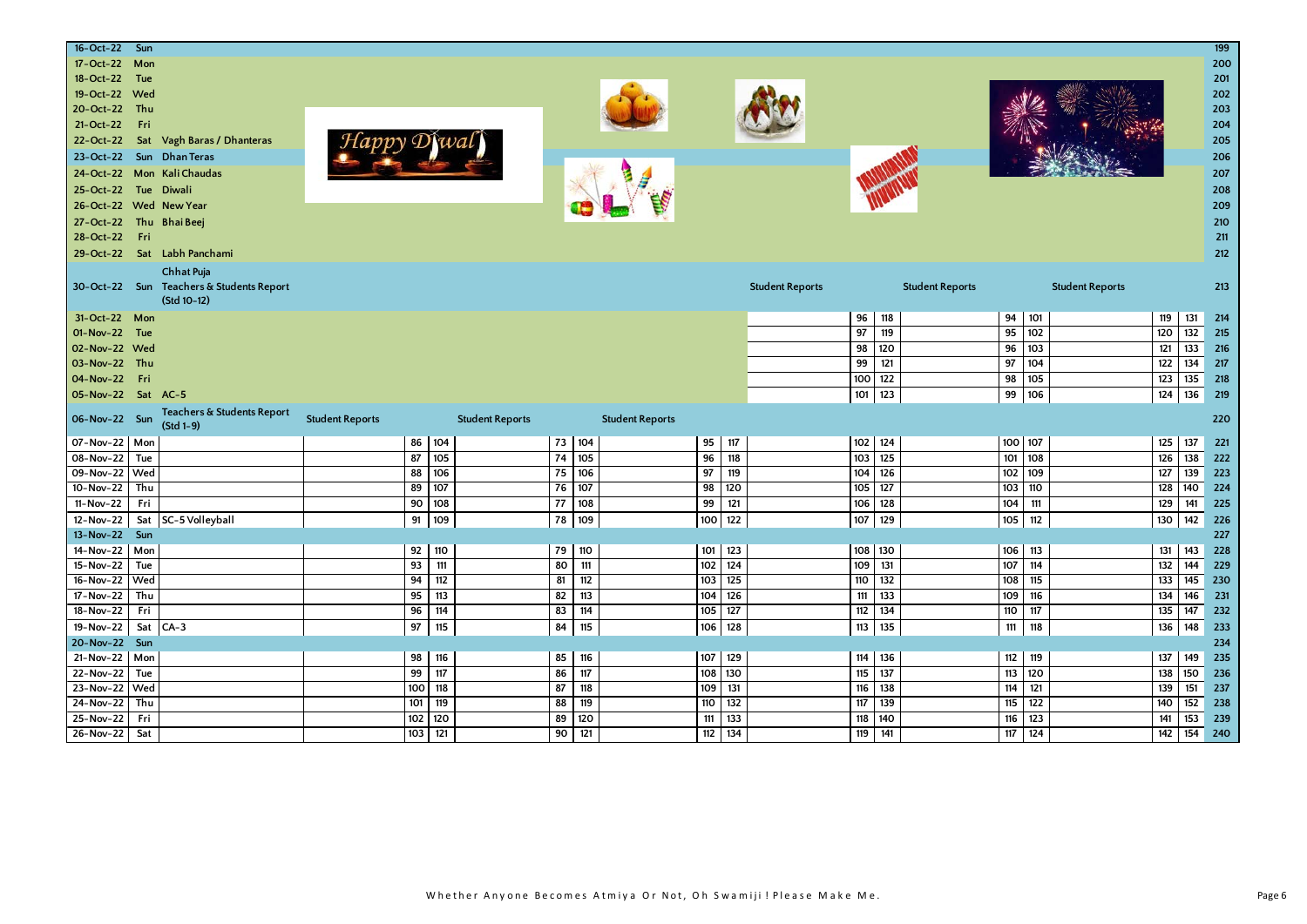| 27-Nov-22 Sun   |            |                                                         |               |     |                         |     |     |         |         |     |         |                   |     |                  |                         |     |     | 241 |
|-----------------|------------|---------------------------------------------------------|---------------|-----|-------------------------|-----|-----|---------|---------|-----|---------|-------------------|-----|------------------|-------------------------|-----|-----|-----|
| 28-Nov-22 Mon   |            |                                                         |               | 104 | 122                     | 91  | 122 | 113     | 135     | 120 | 142     |                   | 118 | 125              |                         | 143 | 155 | 242 |
| 29-Nov-22       | Tue        |                                                         |               | 105 | 123                     | 92  | 123 | 114     | 136     | 121 | 143     |                   | 119 | $\overline{126}$ |                         | 144 | 156 | 243 |
| 30-Nov-22       | Wed        |                                                         |               | 106 | 124                     | 93  | 124 | 115     | 137     | 122 | 144     |                   | 120 | 127              |                         | 145 | 157 | 244 |
| 01-Dec-22       | Thu        |                                                         |               | 107 | 125                     | 94  | 125 | 116     | 138     | 123 | 145     |                   | 121 | 128              |                         | 146 | 158 | 245 |
| 02-Dec-22       | Fri        |                                                         |               | 108 | 126                     | 95  | 126 | 117     | 139     | 124 | 146     |                   | 122 | 129              |                         | 147 | 159 | 246 |
| 03-Dec-22       | Sat        | CA-4 / Fun Fair - 2                                     |               | 109 | 127                     | 96  | 127 | 118     | 140     | 125 | 147     |                   | 123 |                  | 130 Syllabus Completion | 148 | 160 | 247 |
| 04-Dec-22 Sun   |            |                                                         |               |     |                         |     |     |         |         |     |         |                   |     |                  |                         |     |     | 248 |
| 05-Dec-22   Mon |            |                                                         |               | 110 | 128                     | 97  | 128 | 119     | 141     | 126 | 148     |                   |     |                  | 131 Revision            |     | 161 | 249 |
| 06-Dec-22       | Tue        |                                                         | Term 2 Ends   | 111 | 129                     | 98  | 129 | 120     | 142     | 127 | 149     |                   |     | 132              | Revision                |     | 162 | 250 |
| 07-Dec-22 Wed   |            |                                                         | Revision      |     | 130                     | 99  | 130 | 121     | 143     | 128 | 150     | PT2 - Paper 1     |     | 133              | Revision                |     | 163 | 251 |
| 08-Dec-22       | Thu        |                                                         | Revision      |     | 131                     | 100 | 131 | 122     | 144     | 129 | 151     |                   |     | 134              | Revision                |     | 164 | 252 |
| 09-Dec-22       | Fri        |                                                         | Revision      |     | 132                     | 101 | 132 | 123     | 145     | 130 |         | 152 PT2 - Paper 2 |     | 135              | Revision                |     | 165 | 253 |
| 10-Dec-22       | Sat        | SC-6 Football                                           | Revision      |     | 133 Quarter 3 Ends      | 102 | 133 | 124     | 146     | 131 | 153     |                   |     | 136              | Revision                |     | 166 | 254 |
| 11-Dec-22       | <b>Sun</b> |                                                         |               |     |                         |     |     |         |         |     |         | PT2 - Paper 3     |     |                  |                         |     |     | 255 |
| 12-Dec-22       | Mon        |                                                         | Revision      |     | 134 MT2 - Paper 1       |     | 134 | 125     | 147     |     | 132 154 |                   |     | 137              | Revision                |     | 167 | 256 |
| 13-Dec-22       | Tue        |                                                         | PT2 - Paper 1 |     | 135<br>MT2 - Paper 2    |     | 135 | 126     | 148     | 133 | 155     | PT2 - Paper 4     |     | 138              | Revision                |     | 168 | 257 |
| 14-Dec-22       | Wed        |                                                         | PT2 - Paper 2 |     | 136 MT2 - Paper 3       |     | 136 | 127     | 149     | 134 | 156     |                   |     | 139              | Revision                |     | 169 | 258 |
| 15-Dec-22       | Thu        |                                                         | PT2 - Paper 3 |     | MT2 - Paper 4<br>137    |     | 137 | 128     | 150     | 135 | 157     | PT2 - Paper 5     |     | 140              | Revision                |     | 170 | 259 |
| 16-Dec-22       | Fri        |                                                         | PT2 - Paper 4 |     | 138 MT2 - Paper 5       |     | 138 | 129     | 151     | 136 | 158     |                   |     | 141              | Revision                |     | 171 | 260 |
| 17-Dec-22       | Sat        |                                                         | PT2 - Paper 5 |     | 139 MT2 - Paper 6       |     | 139 | 130     | 152     | 137 |         | 159 PT2 - Paper 6 |     | 142              | Revision                |     | 172 | 261 |
| 18-Dec-22 Sun   |            |                                                         |               |     |                         |     |     |         |         |     |         |                   |     |                  |                         |     |     | 262 |
| 19-Dec-22       | Mor        |                                                         | Term 3 Begins | 112 | 140<br>Quarter 4 Begins | 103 | 140 | 131     | 153     | 138 | 160     |                   | 124 | 143              |                         |     | 173 | 263 |
| 20-Dec-22       | Tue        |                                                         |               | 113 | 141                     | 104 | 141 | 132     | 154     | 139 | 161     |                   | 125 | 144              |                         |     | 174 | 264 |
| 21-Dec-22 Wed   |            |                                                         |               | 114 | 142                     | 105 | 142 | 133     | 155     | 140 | 162     |                   | 126 | 145              |                         |     | 175 | 265 |
| 22-Dec-22       | Thu        |                                                         |               | 115 | 143                     | 106 | 143 | 134     | 156     | 141 | 163     |                   | 127 |                  | 146 Prelim 1 - Paper 1  |     | 176 | 266 |
| 23-Dec-22       | Fri        |                                                         |               | 116 | 144                     | 107 | 144 | 135     | 157     | 142 | 164     |                   | 128 | 147              |                         |     | 177 | 267 |
| 24-Dec-22       | Sat        |                                                         |               | 117 | 145                     | 108 | 145 | 136     | 158     | 143 | 165     |                   | 129 | 148              |                         |     | 178 | 268 |
| 25-Dec-22 Sun   |            |                                                         |               |     |                         |     |     |         |         |     |         |                   |     |                  |                         |     |     | 269 |
| 26-Dec-22       | Mon        |                                                         |               | 118 | 146                     | 109 | 146 | 137     | 159     | 144 | 166     |                   | 130 | 149              | Prelim 1 - Paper 2      |     | 179 | 270 |
| 27-Dec-22       | Tue        |                                                         |               | 119 | $\overline{147}$        | 110 | 147 | 138 160 |         | 145 | 167     |                   | 131 | 150              |                         |     | 180 | 271 |
| 28-Dec-22       |            | Wed AAM - Opening                                       |               |     | 148                     |     | 148 |         | 161     |     | 168     |                   |     | 151              |                         |     | 181 | 272 |
| 29-Dec-22       | Thu        | AAM - Day1                                              |               |     | 149                     |     | 149 |         | 162     |     | 169     |                   |     | 152              |                         |     | 182 | 273 |
| 30-Dec-22       | Fri        | AAM - Day2                                              |               |     | 150                     |     | 150 |         | 163     |     | 170     |                   |     | 153              | Prelim 1 - Paper 3      |     | 183 | 274 |
| 31-Dec-22       | Sat        | AAM - Ends                                              |               |     | 151                     |     | 151 |         | 164     |     | 171     |                   |     | 154              |                         |     | 184 | 275 |
| $01$ -Jan-23    | Sun        |                                                         |               |     |                         |     |     |         |         |     |         |                   |     |                  |                         |     |     | 276 |
| $O2$ -Jan-23    | Mon        |                                                         |               | 120 | 152                     | 111 | 152 | 139     | 165     | 146 | 172     |                   | 132 | 155              |                         |     | 185 | 277 |
| $03$ -Jan-23    | Tue        |                                                         |               | 121 | 153                     | 112 | 153 | 140 l   | 166     | 147 | 173     |                   | 133 | 156              | Prelim 1 - Paper 4      |     | 186 | 278 |
| 04-Jan-23       | Wed        |                                                         |               | 122 | 154                     | 113 | 154 | 141     | 167     | 148 | 174     |                   | 134 | 157              |                         |     | 187 | 279 |
| 05-Jan-23       | Thu        |                                                         |               | 123 | 155                     | 114 | 155 | 142     | 168     | 149 | 175     |                   | 135 | 158              |                         |     | 188 | 280 |
| 06-Jan-23       | Fri        |                                                         |               | 124 | 156                     | 115 | 156 |         | 143 169 | 150 | 176     |                   | 136 | 159              |                         |     | 189 | 281 |
| 07-Jan-23       | Sat        | Teachers and Students Depart<br>for Makarsankrant Break |               | 125 | 157                     | 116 | 157 | 144     | 170     | 151 | 177     |                   | 137 |                  | 160 Prelim 1 - Paper 5  |     | 190 | 282 |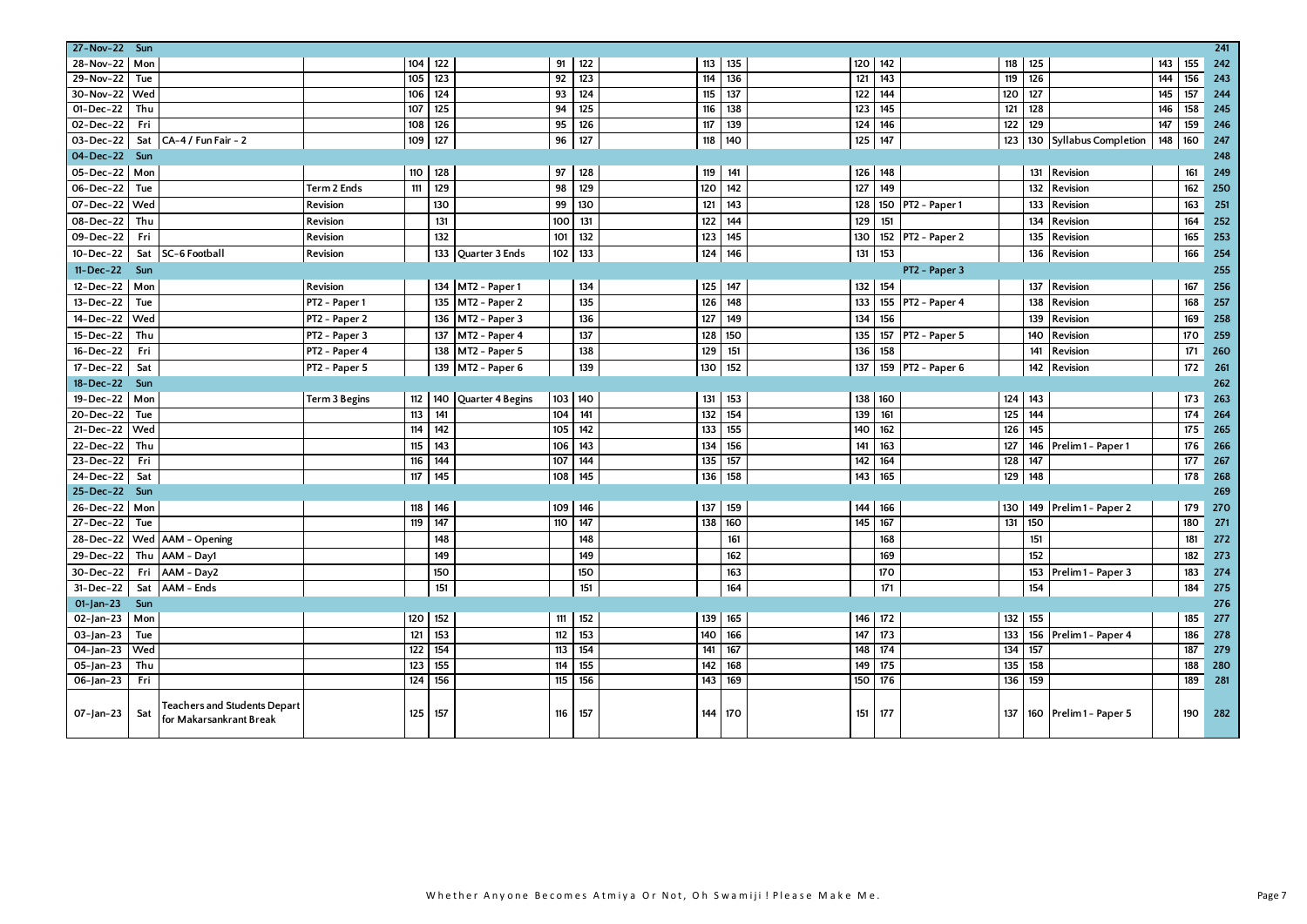| 08-Jan-23 Sun   |                                                   |     |                        |         |                      |         |         |                             |         |     |     |         |           |             | 283 |
|-----------------|---------------------------------------------------|-----|------------------------|---------|----------------------|---------|---------|-----------------------------|---------|-----|-----|---------|-----------|-------------|-----|
| 09-Jan-23       | Mon                                               |     |                        |         |                      |         |         |                             |         |     |     |         |           |             | 284 |
| $10 - Jan - 23$ | Tue                                               |     |                        |         |                      |         |         |                             |         |     |     |         |           |             | 285 |
| $11$ -Jan-23    | Wed                                               |     |                        |         |                      |         |         |                             |         |     |     |         |           |             | 286 |
| $12 - Jan - 23$ | Thu                                               |     |                        |         |                      |         |         |                             |         |     |     |         |           |             | 287 |
| $13$ -Jan-23    | Fri                                               |     |                        |         |                      |         |         |                             |         |     |     |         |           |             | 288 |
| $14$ -Jan-23    | Sat Makarsankrant                                 |     |                        |         |                      |         |         |                             |         |     |     |         |           |             | 289 |
| $15$ -Jan-23    | Sun                                               |     |                        |         |                      |         |         |                             |         |     |     |         |           |             | 290 |
| $16$ -Jan-23    | <b>Teachers and ALL Students</b><br>Mon<br>Report |     |                        |         |                      |         |         |                             |         |     |     |         |           |             | 291 |
| 17-Jan-23       | Tue                                               |     | 126 158                | 117 158 |                      |         | 145 171 |                             | 152 178 |     |     | 138 161 | 149       | 191         | 292 |
| 18-Jan-23       | Wed                                               | 127 | 159<br>118             | 159     |                      |         | 146 172 |                             | 153     | 179 | 139 | 162     | 150       | 192         | 293 |
| $19$ -Jan-23    | Thu                                               | 128 | 119<br>160             | 160     |                      |         |         | 147 173 Syllabus Completion | 154 180 |     | 140 | 163     | 151       | 193 294     |     |
| 20-Jan-23       | Fri                                               | 129 | 120<br>161             | 161     |                      |         |         | 148 174 Revision            |         | 181 | 141 | 164     | 152       | 194         | 295 |
| $21$ -Jan-23    | Sat                                               | 130 | 162<br>121             | 162     | Quarter 3 Ends       |         |         | 149 175 Revision            |         | 182 | 142 | 165     | 153       | 195         | 296 |
| $22$ -Jan-23    | Sun                                               |     |                        |         |                      |         |         |                             |         |     |     |         |           |             | 297 |
| 23-Jan-23       | Mon                                               |     | 131 163<br>122         | 163     |                      |         |         | 176 Revision                |         | 183 | 143 | 166     | 154       | 196         | 298 |
| $24$ -Jan-23    | Tue                                               | 132 | 164<br>123             | 164     |                      |         | 177     | Revision                    |         | 184 | 144 | 167     | 155       | 197         | 299 |
| $25$ -Jan-23    | Vasant Panchami<br>Wed                            | 133 | 165<br>124             |         | 165 PT 3 - Paper 1   |         | 178     | Revision                    |         | 185 | 145 | 168     | 156       | 198         | 300 |
| $26$ -Jan-23    | Thu Republic Day (71st)                           |     | 166                    | 166     |                      |         | 179     | Revision                    |         | 186 |     | 169     |           | 199         | 301 |
| $27$ -Jan-23    | Fri                                               |     | $134$ 167<br>125       | 167     |                      |         | 180     |                             |         | 187 |     | 146 170 | 157       | 200 302     |     |
| $28 - Jan - 23$ | Sat                                               | 135 | 168<br>126             |         | 168 PT 3 - Paper 2   |         | 181     |                             |         | 188 | 147 | 171     | 158       | 201 303     |     |
| 29-Jan-23       | Sun                                               |     |                        |         |                      |         |         |                             |         |     |     |         |           |             | 304 |
| 30-Jan-23 Mon   |                                                   |     | 136 169<br>127         | 169     |                      |         |         | 182 PT3 - Paper 1           |         | 189 |     | 148 172 |           | 159 202 305 |     |
| $31$ -Jan-23    | Tue                                               | 137 | 170<br>128             |         | 170 PT 3 - Paper 3   |         | 183     |                             |         | 190 | 149 | 173     | 160       | 203         | 306 |
| $01 - Feb - 23$ | Wed                                               | 138 | 171<br>129             | 171     |                      |         | 184     |                             |         | 191 | 150 | 174     | 161       | 204 307     |     |
| 02-Feb-23       | Thu                                               | 139 | 172<br>130             |         | 172 PT 3 - Paper 4   |         |         | 185 PT3 - Paper 2           |         | 192 | 151 | 175     | 162       | 205         | 308 |
| 03-Feb-23       | Fri                                               |     | 140 173<br>131         | 173     |                      |         | 186     |                             |         | 193 | 152 | 176     |           | 163 206 309 |     |
| 04-Feb-23       | Sat                                               | 141 | 174<br>$132$           |         | 174 PT 3 - Paper 5   |         | 187     |                             |         | 194 | 153 | 177     | 164       | 207 310     |     |
| 05-Feb-23 Sun   |                                                   |     |                        |         |                      |         |         | PT3 - Paper 3               |         |     |     |         |           |             | 311 |
| 06-Feb-23 Mon   |                                                   |     | 142 175<br>133         |         | 175 Quarter 4 Begins | 150 188 |         |                             |         | 195 | 154 | 178     | 165 208   |             | 312 |
| 07-Feb-23       | Tue                                               |     | 143 176<br>134         | 176     |                      |         | 151 189 |                             |         | 196 |     | 155 179 |           | 166 209 313 |     |
| 08-Feb-23       | Wed                                               | 144 | 177<br>$\frac{1}{135}$ | 177     |                      |         |         | 152 190 PT3 - Paper 4       |         | 197 | 156 | 180     | 167       | 210         | 314 |
| 09-Feb-23       | Thu                                               | 145 | 178<br>136             | 178     |                      | 153     | 191     |                             |         | 198 | 157 | 181     | 168       | 211         | 315 |
| $10 - Feb - 23$ | Fri                                               | 146 | 179<br>137             | 179     |                      |         | 154 192 |                             |         | 199 | 158 | 182     | 169       | 212         | 316 |
| 11-Feb-23       | Sat<br>Fun Fair-3                                 | 147 | 180<br>138             | 180     |                      |         |         | 155 193 PT3 - Paper 5       |         | 200 | 159 | 183     | 170       | 213         | 317 |
| 12-Feb-23       | Sun                                               |     |                        |         |                      |         |         |                             |         |     |     |         |           |             | 318 |
| 13-Feb-23   Mon |                                                   |     | 148 181<br>139         | 181     |                      |         | 156 194 |                             |         | 201 | 160 | 184     | $171$ 214 |             | 319 |
| 14-Feb-23       | Tue                                               |     | 149 182<br>140         | 182     |                      |         | 157 195 |                             |         | 202 | 161 | 185     | $172$ 215 |             | 320 |
| $15 - Feb - 23$ | Wed                                               | 150 | 183<br>141             | 183     |                      |         | 158 196 |                             |         | 203 | 162 | 186     | 173       | 216         | 321 |
| 16-Feb-23       | Thu                                               | 151 | 142<br>184             | 184     |                      |         | 159 197 |                             |         | 204 | 163 | 187     | 174       | 217         | 322 |
| 17-Feb-23       | Fri                                               | 152 | 143<br>185             | 185     |                      |         | 160 198 |                             |         | 205 | 164 | 188     | 175       | 218         | 323 |
| $18 - Feb - 23$ | Sat                                               | 153 | 186<br>144             | 186     |                      |         | 161 199 |                             |         | 206 | 165 | 189     | 176       | 219 324     |     |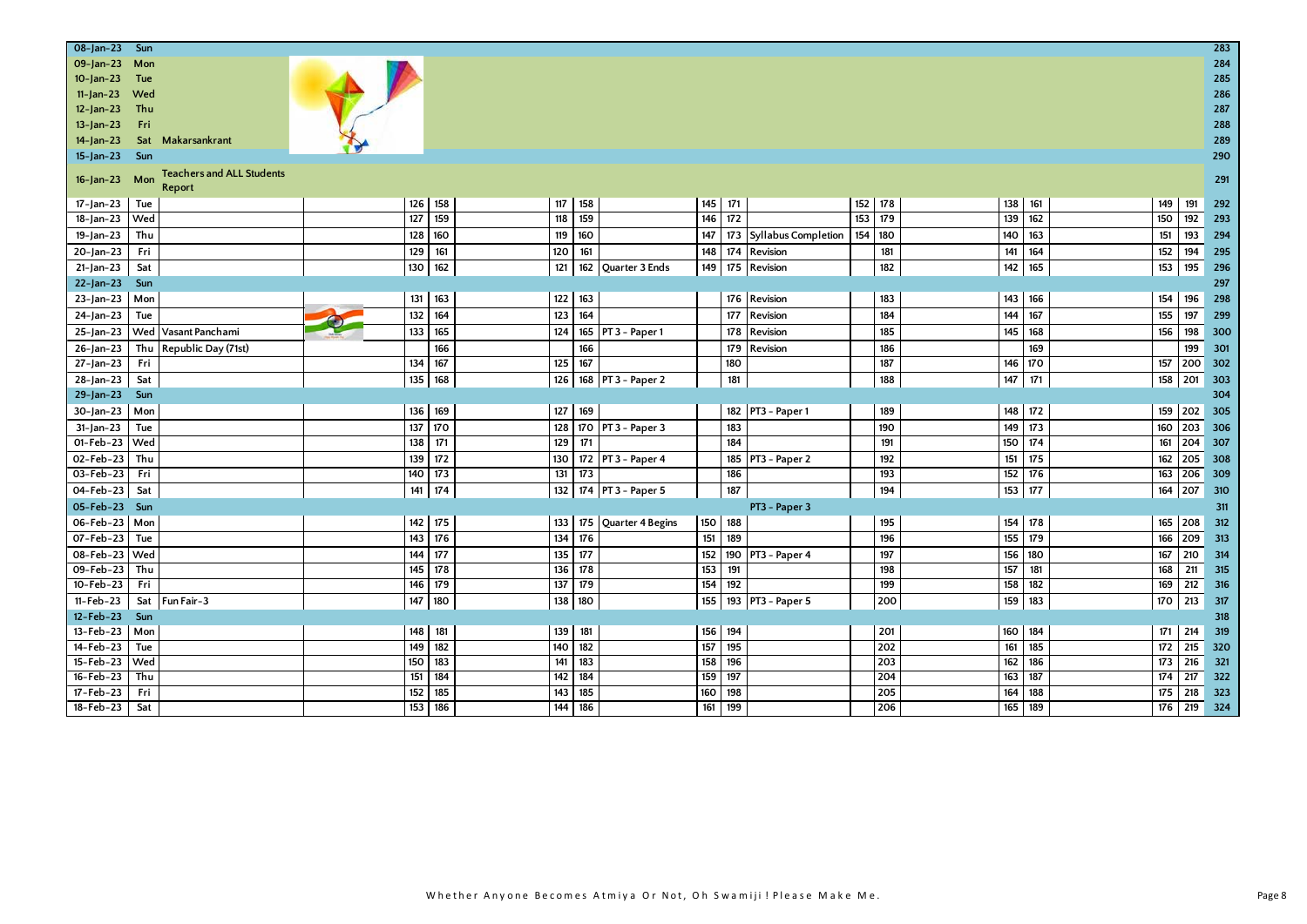| 19-Feb-23        | Sun Shivaji Jayanti                    |               |     |     |                          |     |     |                       |                  |           |                  |                           |                |                  |     |     | 325 |
|------------------|----------------------------------------|---------------|-----|-----|--------------------------|-----|-----|-----------------------|------------------|-----------|------------------|---------------------------|----------------|------------------|-----|-----|-----|
| 20-Feb-23<br>Mon |                                        |               | 154 | 187 |                          | 145 | 187 |                       |                  | 162 200   | 207              |                           | 166            | 190              | 177 | 220 | 326 |
| 21-Feb-23<br>Tue |                                        |               | 155 | 188 |                          | 146 | 188 |                       | 163              | 201       | 208              |                           | 167            | 191              | 178 | 221 | 327 |
| Wed<br>22-Feb-23 |                                        |               | 156 | 189 |                          | 147 | 189 |                       |                  | 164 202   | 209              |                           |                | 192              | 179 | 222 | 328 |
| 23-Feb-23<br>Thu |                                        |               | 157 | 190 |                          | 148 | 190 |                       | 165              | 203       | 210              |                           |                | 193              | 180 | 223 | 329 |
| 24-Feb-23<br>Fri |                                        |               | 158 | 191 |                          | 149 | 191 |                       | 166              | 204       | 211              | Final Exam Paper 1        |                | 194              | 181 | 224 | 330 |
| 25-Feb-23<br>Sat |                                        |               | 159 | 192 |                          | 150 | 192 |                       | 167              | 205       | $\overline{212}$ |                           |                | 195              | 182 | 225 | 331 |
| 26-Feb-23<br>Sun |                                        |               |     |     |                          |     |     |                       |                  |           |                  |                           |                |                  |     |     | 332 |
| 27-Feb-23<br>Mon |                                        |               | 160 | 193 |                          | 151 | 193 |                       |                  | 168 206   | 213              | Final Exam Paper 2        |                | 196              | 183 | 226 | 333 |
| 28-Feb-23<br>Tue |                                        |               | 161 | 194 |                          | 152 | 194 |                       |                  | 169 207   | 214              |                           |                | 197              | 184 | 227 | 334 |
| 01-Mar-23<br>Wed |                                        |               | 162 | 195 |                          | 153 | 195 |                       |                  | 170 208   | $\overline{215}$ |                           |                | 198              | 185 | 228 | 335 |
| Thu<br>02-Mar-23 |                                        |               | 163 | 196 |                          | 154 | 196 |                       | 171              | 209       | 216              | Final Exam Paper 3        |                | 199              | 186 | 229 | 336 |
| 03-Mar-23<br>Fri |                                        |               | 164 | 197 |                          | 155 | 197 |                       | 172              | 210       | 217              |                           |                | 200              | 187 | 230 | 337 |
| 04-Mar-23<br>Sat |                                        |               | 165 | 198 |                          | 156 | 198 |                       | $\overline{173}$ | 211       | $\overline{218}$ |                           |                | $\overline{201}$ | 188 | 231 | 338 |
| 05-Mar-23 Sun    |                                        |               |     |     |                          |     |     |                       |                  |           |                  | <b>Final Exam Paper 4</b> |                |                  |     |     | 339 |
| 06-Mar-23<br>Mon |                                        |               | 166 | 199 |                          | 157 | 199 |                       |                  | $174$ 212 | 219              |                           |                | 202              | 189 | 232 | 340 |
| 07-Mar-23<br>Tue | Holi                                   |               | 167 | 200 |                          | 158 | 200 |                       | 175              | 213       | 220              |                           |                | 203              | 190 | 233 | 341 |
| 08-Mar-23<br>Wed | <b>Dhuleti</b><br><b>STANDARD POOL</b> |               | 168 | 201 |                          | 159 | 201 |                       | 176              | 214       | 221              | Final Exam Paper 5        |                | 204              | 191 | 234 | 342 |
| 09-Mar-23<br>Thu |                                        | Term 3 Ends   | 169 | 202 | Term 2 Quarter 4<br>Ends | 160 | 202 | <b>Ouarter 4 Ends</b> | 177              | 215       | 222              |                           |                | 205              | 192 | 235 | 343 |
| 10-Mar-23<br>Fri |                                        | Revision      |     | 203 | Revision                 |     | 203 | Revision              |                  | 216       | $\overline{223}$ |                           |                | 206              | 193 | 236 | 344 |
| 11-Mar-23<br>Sat |                                        | Revision      |     | 204 | Revision                 |     | 204 | Revision              |                  | 217       | 224              | Final Exam Paper 6        |                | 207              | 194 | 237 | 345 |
| 12-Mar-23<br>Sun |                                        |               |     |     |                          |     |     |                       |                  |           |                  |                           |                |                  |     |     | 346 |
| 13-Mar-23<br>Mon |                                        | Revision      |     | 205 | Revision                 |     | 205 | Revision              |                  | 218       | 225              |                           |                | 208              | 195 | 238 | 347 |
| 14-Mar-23<br>Tue |                                        | Revision      |     | 206 | Revision                 |     | 206 | <b>Revision</b>       |                  | 219       | 226              |                           |                | 209              | 196 | 239 | 348 |
| 15-Mar-23<br>Wed |                                        | Revision      |     | 207 | Revision                 |     | 207 |                       |                  | 220       | $\overline{227}$ |                           |                | 210              | 197 | 240 | 349 |
| Thu<br>16-Mar-23 |                                        | Revision      |     | 208 | Revision                 |     | 208 |                       |                  | 221       | 228              |                           |                | 211              | 198 | 241 | 350 |
| 17-Mar-23<br>Fri |                                        | Revision      |     | 209 | Revision                 |     | 209 | Final Exm - Paper 1   |                  | 222       | 229              |                           |                | 212              | 199 | 242 | 351 |
| 18-Mar-23<br>Sat |                                        | Revision      |     | 210 |                          |     | 210 |                       |                  | 223       | 230              |                           |                | 213              | 200 | 243 | 352 |
| 19-Mar-23 Sun    |                                        |               |     |     |                          |     |     |                       |                  |           |                  |                           |                |                  |     |     | 353 |
|                  | New Std 12 Academic Year               |               |     |     |                          |     |     |                       |                  |           |                  |                           |                |                  |     |     |     |
| 20-Mar-23 Mon    | 2023-24 begins                         | Revision      |     |     | 211 $Term 2 - Paper 1$   |     | 211 |                       |                  | 224       |                  | 231 New Std 12 Begins     | $\mathbf{1}$   | 214              | 201 | 244 | 354 |
| 21-Mar-23<br>Tue |                                        |               |     | 212 |                          |     | 212 | Final Exm - Paper 2   |                  | 225       | 232              |                           | $\mathbf{2}$   | 215              | 202 | 245 | 355 |
| 22-Mar-23        | Wed Gudi Padwa                         | PT3 - Paper 1 |     | 213 | Term 2 - Paper 2         |     | 213 |                       |                  | 226       | 233              |                           | 3              | 216              | 203 | 246 | 356 |
| 23-Mar-23<br>Thu |                                        |               |     | 214 |                          |     | 214 |                       |                  | 227       | 234              |                           | $\overline{4}$ | 217              | 204 | 247 | 357 |
| 24-Mar-23<br>Fri |                                        | PT3 - Paper 2 |     | 215 | Term 2 - Paper 3         |     | 215 | Final Exm - Paper 3   |                  | 228       | 235              |                           | 5              | 218              | 205 | 248 | 358 |
| Sat<br>25-Mar-23 |                                        |               |     | 216 |                          |     | 216 |                       |                  | 229       | 236              |                           | 6              | 219              | 206 | 249 | 359 |
| 26-Mar-23 Sun    |                                        |               |     |     |                          |     |     |                       |                  |           |                  |                           |                |                  |     |     | 360 |
| 27-Mar-23<br>Mon |                                        | PT3 - Paper 3 |     | 217 | Term 2 - Paper 4         |     | 217 |                       |                  | 230       | 237              |                           | $\overline{7}$ | 220              | 207 | 250 | 361 |
| 28-Mar-23        |                                        |               |     | 218 |                          |     | 218 |                       |                  | 231       | 238              |                           | 8              | 221              | 208 | 251 |     |
| Tue              |                                        |               |     |     |                          |     |     | inal Exm - Paper 4    |                  |           |                  |                           |                |                  |     |     | 362 |
| Wed<br>29-Mar-23 |                                        | PT3 - Paper 4 |     | 219 | Term 2 - Paper 5         |     | 219 |                       |                  | 232       | 239              |                           | 9              | 222              | 209 | 252 | 363 |
| 30-Mar-23<br>Thu | Ramnavmi                               |               |     | 220 |                          |     | 220 |                       |                  | 233       | 240              |                           | 10             | 223              | 210 | 253 | 364 |
| Fri<br>31-Mar-23 |                                        | PT3 - Paper 5 |     |     | 221 Term 2 - Paper 6     |     | 221 | Final Exm - Paper 5   |                  | 234       | 241              |                           | 11             | 224              | 211 | 254 | 365 |